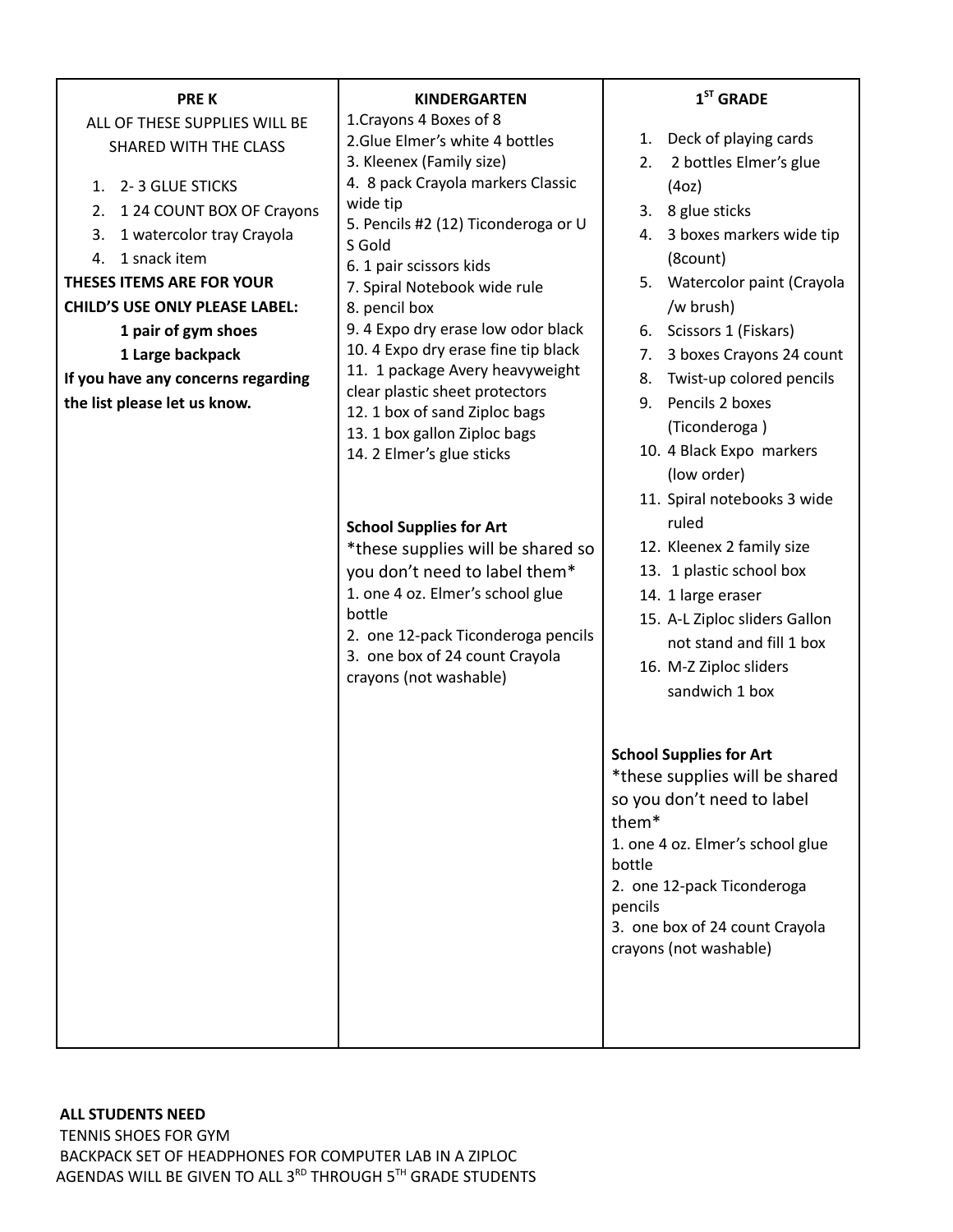- 1. Set of playing cards
- 2. Spiral notebook one of each color(red,blue, yellow, green, purple)
- 3. 1 large box of Kleenex
- 4. 2 dozen sharpened #2 pencils
- 5. 1 scissors Fiskars
- 6. 1 yellow highlighter
- 7. 2 pocket folder with prongs (red blue yellow)
- 8. 2 two pocket folders with prongs (purple)
- 9. 3 Elmer's glue sticks
- 10. 1 12 count Crayola twistable colored pencils
- 11. 2 paper mate pink erasers
- 12. 1 4oz Elmer's washable glue
- 13. 1 schoolbox
- 14. 1 school box 1 Crayola washable markers (8 count)
- 15. 2 dry erase markers (black)
- 16. 1 pkg 24 crayons
- 17. 1 box Ziploc sandwich bags

## **School Supplies for Art**

\*these supplies will be shared so you don't need to label them\* 1. one 4 oz. Elmer's school glue bottle 2. one 12-pack Ticonderoga pencils 3. one box of 24 count Crayola crayons (not washable)

| 3 <sup>rd</sup> Grade |
|-----------------------|
|                       |

- 1.  $1\frac{1}{2}$  binder
- 2. Glue 4 oz
- 3. Glue stick
- 4. Crayons 24 box
- 5. Eraser large
- 6. Kleenex family size
- 7. Colored pencils
- 8. Expo 4 pack of dry erase markers 2 packs
- 9. Pencils #2 2 dozen
- 10. Pens 1
- 11. Pencil sharpener
- 12. Ruler Metric & Standard
- 13. Scissors "7"
- 14. Spiral notebook Wide line 5 colors
- 15. 6 folders 3 holed punched different colors
- 16. Highlighter yellow
- 17. Calculator
- 18. Set of markers classic color set of 8
- 19. Black fine point sharpie pen
- 20. Paint set watercolor
- 21. Back pack
- 22. Loose leaf paper wide line 1 package

#### **School Supplies for Art**

- \*these supplies will be shared so you don't need to label them 1. five black fine-point Sharpie markers 2. one box of 10 Crayola broad-line markers 3. one 12-pack Ticonderoga
- pencils

#### **4 th grade**

- 1. 6 pack of plastic 2 pocket dividers
- 2. Glue stick or 4 oz glue
- 3. Dry Erase markers
- 4. Loose leaf paper wide lined 2 packages
- 5. Binder 3 ringed vinyl 2 inch
- 6. Family size Kleenex
- 7. Pencils # 2 2 dozen
- 8. Markers basic set
- 9. Ball point pens 3 red
- 10. Colored pencils
- 11. Highlighters 2
- 12. Scissors
- 13. Notebook spiral blue, red
- 14. Pencil sharpener
- 15. Crayons 24 count

#### **School Supplies for Art**

\*these supplies will be shared so you don't need to label them

1. five black fine-point Sharpie markers

2. one box of 10 Crayola

broad-line markers

3. one 12-pack Ticonderoga pencils

# **ALL STUDENTS NEED**

TENNIS SHOES FOR GYM BACKPACK SET OF HEADPHONES FOR COMPUTER LAB IN A ZIPLOC AGENDAS WILL BE GIVEN TO ALL 3 $^{\text{\tiny RD}}$  THROUGH 5 $^{\text{\tiny TH}}$  GRADE STUDENTS